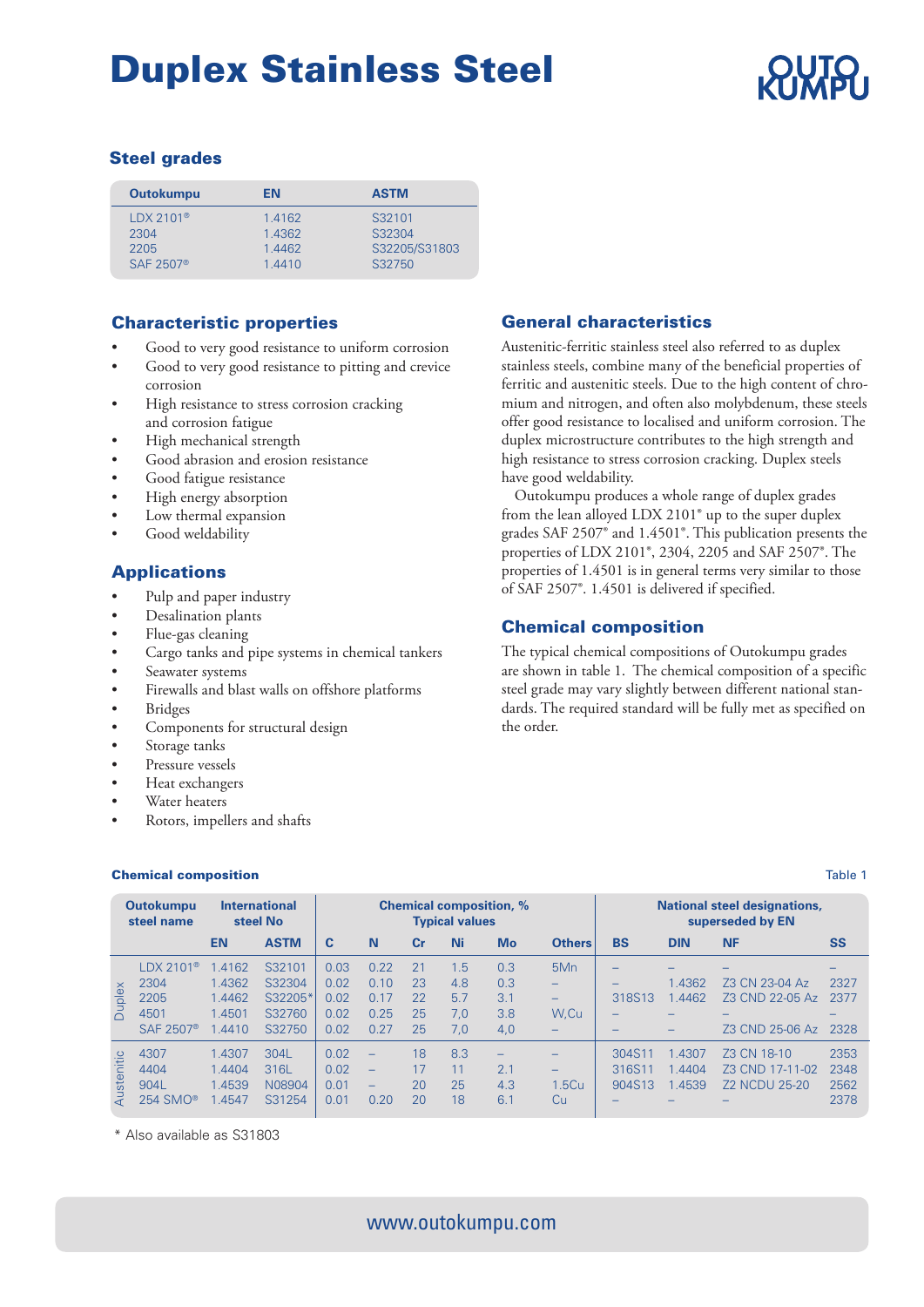# **Microstructure**

The chemical composition of duplex steels is balanced to give approximately equal amounts of ferrite and austenite in solution-annealed condition. The higher the annealing temperature the higher the ferrite content.

 Duplex steels are more prone than austenitic steels to precipitation of phases causing embrittlement and reduced corrosion resistance. The formation of intermetallic phases such as sigma phase occurs in the temperature range 600-950°C and reformation of ferrite occurs in the range 350-525°C (475°C embrittlement).

 Exposures at these temperatures should therefore be avoided. In normal welding and heat-treatment operations the risk of embrittlement is low. However, certain risks exist, for example at heat treatment of thick sections, especially if the cooling is slow.

Figure 1 illustrates the relation between time and temperature that leads to a reduction of the impact toughness with 50%.

Temperature (°C)





# Mechanical properties

Tables 2-4 show the mechanical properties for flat rolled products. Data according to EN 10088 and EN 10028 when applicable. LDX 2101® is not yet listed in EN 10088, data corresponds to ASTM A240 and to an internal standard, AM 611. The allowable design values may vary between product forms. The appropriate values are given in the relevant specifications.

#### **Mechanical properties at 20°C** Table 2

|                                                                                                    |                                                  |                                  |                  | <b>Minimum values,</b><br>according to EN 10088 |                  |                         | <b>Typical values</b>   |                         |
|----------------------------------------------------------------------------------------------------|--------------------------------------------------|----------------------------------|------------------|-------------------------------------------------|------------------|-------------------------|-------------------------|-------------------------|
|                                                                                                    |                                                  |                                  | P                | н                                               | C                | P(15mm)                 | H(4mm)                  | C(1mm)                  |
| LDX 2101 <sup>®*</sup><br>Proof strength<br>Tensile strength<br>Elongation<br><b>Hardness</b>      | $R_{p0.2}$<br>$R_m$<br>$A_{\kappa}$<br><b>HB</b> | <b>MPa</b><br><b>MPa</b><br>$\%$ | 450<br>650<br>30 | 480<br>680<br>30                                | 530<br>700<br>30 | 480<br>700<br>38<br>225 | 570<br>770<br>38<br>230 | 600<br>800<br>35<br>230 |
| 2304<br>Proof strength<br>Tensile strength<br>Elongation<br><b>Hardness</b>                        | $R_{p0.2}$<br>$R_m$<br>$A_{\kappa}$<br><b>HB</b> | <b>MPa</b><br><b>MPa</b><br>$\%$ | 400<br>630<br>25 | 400<br>650<br>20                                | 450<br>650<br>20 | 450<br>670<br>40<br>210 | 520<br>685<br>35<br>220 | 545<br>745<br>35<br>225 |
| 2205<br>Proof strength<br>Tensile strength<br>Elongation<br><b>Hardness</b>                        | $R_{p0.2}$<br>$R_m$<br>$A_{5}$<br><b>HB</b>      | <b>MPa</b><br><b>MPa</b><br>$\%$ | 460<br>640<br>25 | 460<br>700<br>25                                | 500<br>700<br>20 | 510<br>750<br>35<br>250 | 620<br>820<br>35<br>250 | 635<br>835<br>35<br>250 |
| <b>SAF 2507<sup>®</sup></b><br>Proof strength<br>Tensile strength<br>Elongation<br><b>Hardness</b> | $R_{p0.2}$<br>$R_m$<br>$A_{\kappa}$<br><b>HB</b> | <b>MPa</b><br><b>MPa</b><br>$\%$ | 530<br>730<br>20 | 530<br>750<br>20                                | 550<br>750<br>20 | 550<br>820<br>35<br>250 | 590<br>900<br>30<br>265 | 665<br>895<br>33<br>255 |

 $P =$  hot rolled plate. H = hot rolled strip.  $C =$  cold rolled coil and strip.

\* Mechanical properties according to ASTM A240 and to internal standard, AM 611.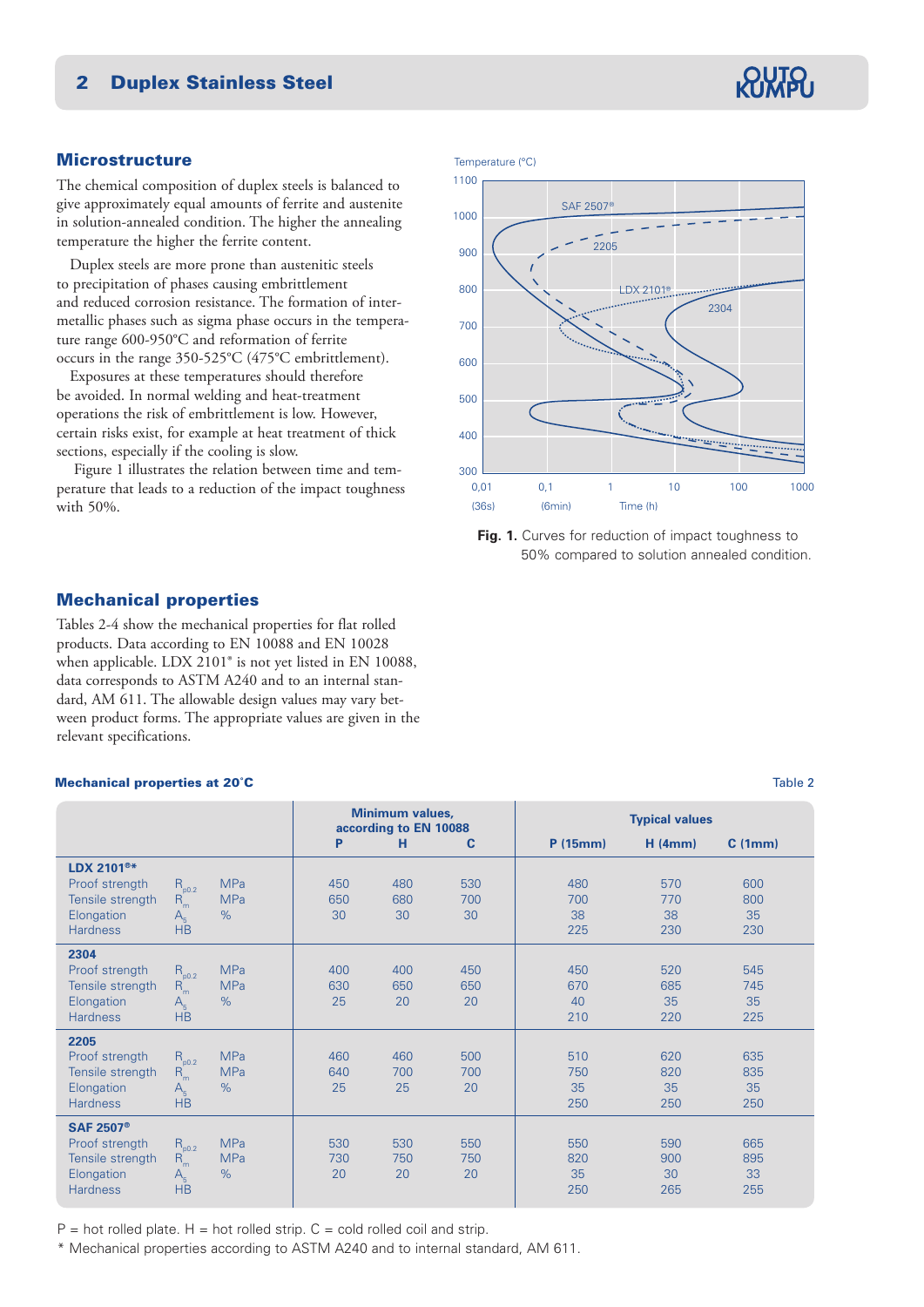

## Impact toughness.

Minimum values according to EN 10028, transverse direction, J Table 3

|                 | LDX 2101 <sup>®*</sup> | 2304 | 2205 | <b>SAF 2507<sup>®</sup></b> |
|-----------------|------------------------|------|------|-----------------------------|
| $20^{\circ}$ C  | 60                     | 60   | 60   | 60                          |
| $-40^{\circ}$ C |                        | 40   | 40   | 40                          |

\* Values from internal standard, AM 611

#### Tensile properties at elevated temperatures. Minimum values according to EN 10028, MPa<br>
Table 4

|                                                                          | LDX 2101 <sup>®*</sup>   |                          | 2304                     |                          | 2205                     |                          | <b>SAF 2507<sup>®</sup></b> |                          |
|--------------------------------------------------------------------------|--------------------------|--------------------------|--------------------------|--------------------------|--------------------------|--------------------------|-----------------------------|--------------------------|
|                                                                          | $R_{p0.2}$               | $R_{m}$                  | $R_{_{\rm p0.2}}$        | $R_{m}$                  | $R_{p0.2}$               | $R_{m}$                  | $R_{_{\rm p0.2}}$           | $R_m$                    |
| $100^{\circ}$ C<br>$150^{\circ}$ C<br>$200^{\circ}$ C<br>$250^{\circ}$ C | 380<br>350<br>330<br>320 | 590<br>560<br>540<br>540 | 330<br>300<br>280<br>265 | 540<br>520<br>500<br>490 | 360<br>335<br>315<br>300 | 590<br>570<br>550<br>540 | 450<br>420<br>400<br>380    | 680<br>660<br>640<br>630 |

\* Values for hot rolled and cold rolled strip according to AM 611

### Fatigue

The high tensile strength of duplex steels also implies high fatigue strength. Table 5 shows the result of pulsating tensile fatigue tests ( $R = \sigma \text{min}/\sigma \text{max} = 0.1$ ) in air at room temperature. The fatigue strength has been evaluated at 2 million

cycles and a 50% probability of rupture. The test was made using round polished bars. As shown by the table the fatigue strength of the duplex steels corresponds approximately to the proof strength of the material.

#### Fatique, pulsating tensile test, MPa Table 5

|                  | LDX 2101 <sup>®</sup> | 2304 | 2205 | <b>SAF 2507<sup>®</sup></b> | 4404 |
|------------------|-----------------------|------|------|-----------------------------|------|
| $R_{p0.2}$       | 478                   | 446  | 497  | 565                         | 280  |
| $R_{m}$          | 696                   | 689  | 767  | 802                         | 578  |
| Fatigue strength | 500                   | 450  | 510  | 550                         | 360  |

## Physical properties

Physical data according to EN 10088 apply for all our duplex steels, see Table 6.

#### **Typical values** The Table 6 and the Table 6 and the Table 6 and the Table 6 and the Table 6 and the Table 6 and the Table 6 and the Table 6 and the Table 6 and the Table 6 and the Table 6 and the Table 6 and the Table 6 a

|                                             |                           | $20^{\circ}$ C | $100^{\circ}$ C | $200^{\circ}$ C | $300^{\circ}$ C |
|---------------------------------------------|---------------------------|----------------|-----------------|-----------------|-----------------|
| Density                                     | g/cm <sup>3</sup>         | 7.8            |                 |                 |                 |
| Modulus of elasticity                       | GPa                       | 200            | 194             | 186             | 180             |
| Poissons ratio                              |                           | 0.3            |                 |                 |                 |
| Linear expansion at $(RT \rightarrow T)$ °C | $X10^{-6}$ <sup>o</sup> C |                | 13.0            | 13.5            | 14.0            |
| Thermal conductivity                        | W/m <sup>o</sup> C        | 15             | 16              | 17              | 18              |
| Thermal capacity                            | J/kg <sup>°</sup> C       | 500            | 530             | 560             | 590             |
| Electric resistivity                        | $\mu\Omega$ m             | 0.80           | 0.85            | 0.90            | 1.00            |
|                                             |                           |                |                 |                 |                 |

RT = Room temperature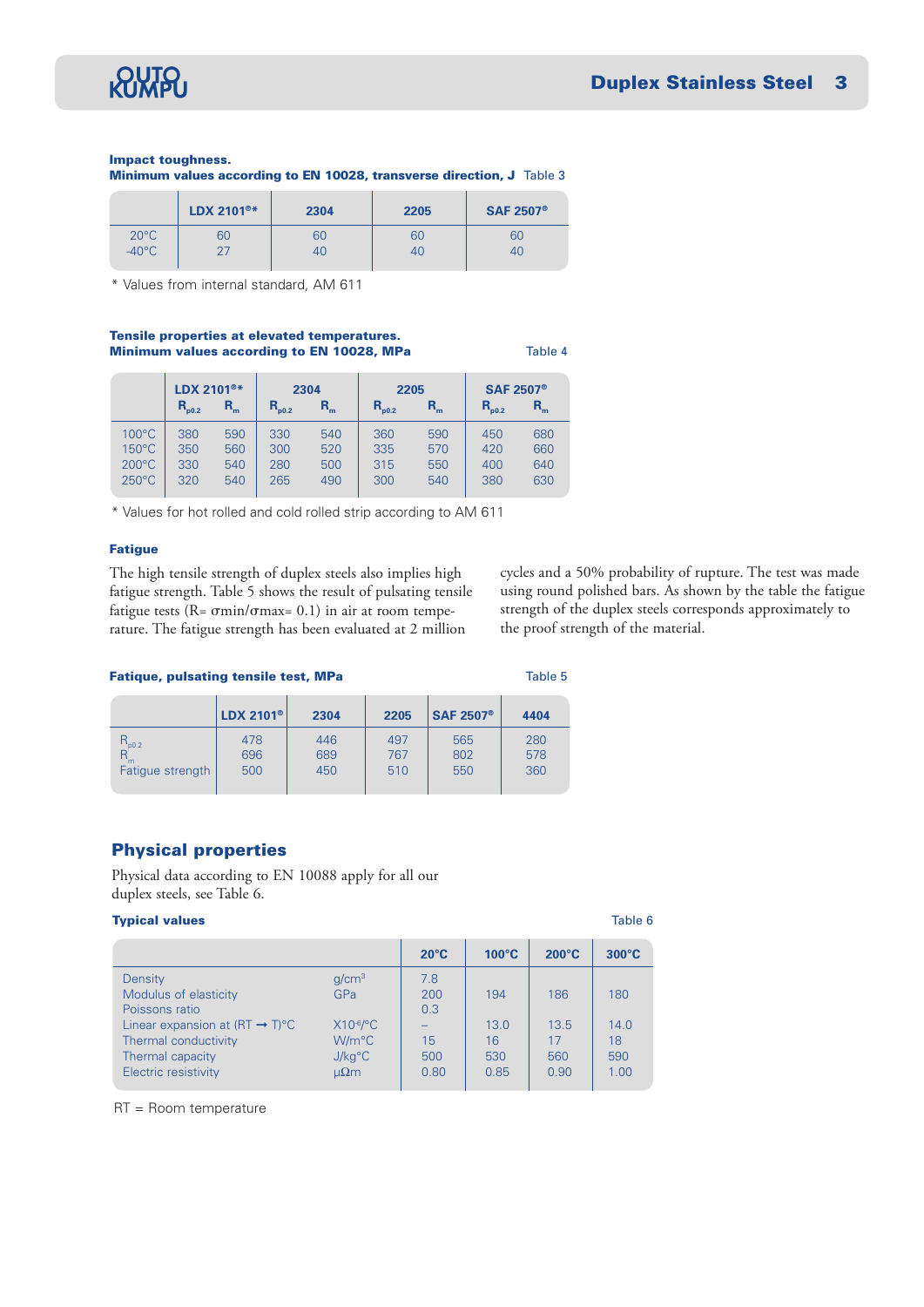# Corrosion resistance

The duplex steels provide a wide range of corrosion resistance in various environments. For a more detailed description of their resistance, see our Corrosion Handbook. A brief description follows below regarding their resistance in different types of environments.

#### Uniform corrosion

Uniform corrosion is characterised by a uniform attack on the steel surface that has come into contact with a corrosive medium. The corrosion resistance is generally considered good if the corrosion rate is less than 0.1 mm/year. Due to their high chromium content, duplex steels offer excellent corrosion resistance in many media. LDX 2101® has, in most cases, a better resistance than 4307 and in some cases as good as 4404. 2304 is in most cases equivalent to 4404, while the other more highly-alloyed duplex steels show even better resistance.

#### **Sulphuric acid**

The isocorrosion diagram in sulphuric acid is shown in Figure 2. In sulphuric acid contaminated by chloride ions, 2205® shows much better resistance than 4404 and a similar resistance to that of 904L, Figure 3.

#### **Hydrochloric acid**

Stainless steel grades such as 4307 and 4404 have very limited use in hydrochloric acid because of the risk of uniform and localised corrosion. High-alloyed steels such as SAF 2507 and to some extent also 2205 can be used in dilute hydrochloric acid, Figure 4. Pitting is normally not a problem in the area below the boundary line in the isocorrosion diagram but crevices should be avoided.

### **Nitric Acid**

In strongly oxidising acids, e.g. nitric acid, non-molybdenum alloyed steels are often more resistant than the molybdenum alloyed steels. LDX 2101® and 2304 are good alternatives because of their high chromium content in combination with a low molybdenum content.

#### Pitting and crevice corrosion

The resistance to pitting and crevice corrosion increases with the content of chromium, molybdenum and nitrogen in the steel. This is often illustrated by the pitting resistance equivalent (PRE) for the material, which can be calculated by using the formula:  $PRE = \%Cr + 3,3x\%Mo$ + 16x%N. PRE values given for different grades are presented in table 7. Due to their different alloying levels, the four duplex steels show considerable differences in this respect. LDX 2101® has a resistance approaching that of 4404, 2304 is on a level with conventional molybdenumalloyed steels of the 4404 type, while 2205 is on a level with 904L and SAF 2507® with 6Mo steels. The PRE value can be used for a rough comparison between different materials. A much more reliable way of ranking steels is according to the critical pitting temperature

#### Temperature, °C



**Fig. 2.** Isocorrosion curves, 0.1 mm/year, in sulphuric acid.

Temperature, °C



**Fig. 3.** Isocorrosion curves, 0,1 mm/year, in sulphuric acid containing 2000 ppm chloride ions.





**Fig. 4.** Isocorrosion curves 0.1mm/year, in hydrochloric acid.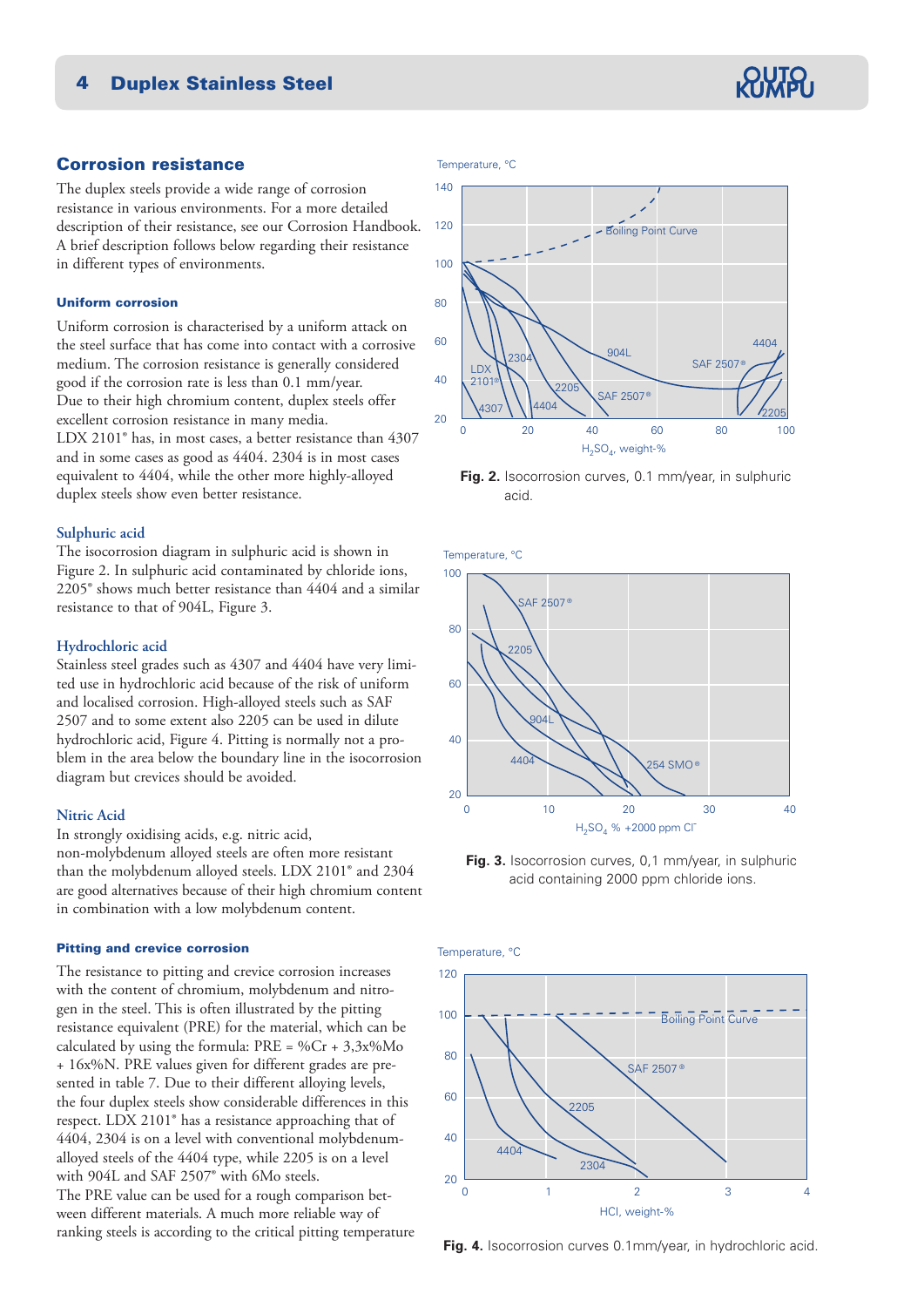(CPT). There are several methods available to measure CPT. The electrochemical method, used by Outokumpu makes it possible to measure the resistance to pitting without interference from crevice corrosion (ASTM G 150). The results are given as the critical pitting temperature, CPT, at which pitting is initiated. The pitting corrosion resistance of the steels in a ground (P320 mesh) condition is shown in Figure 5. The actual value of the as delivered surface may differ between product forms.

When ranking the resistance to crevice corrosion, it is common to measure a critical temperature at which corrosion is initiated in a well defined solution. The typical critical crevice corrosion temperatures (CCT) measured in  $6\%$  FeCl<sub>3</sub> + 1% HCl according to ASTM G48 Method F, is presented in figure 6. Different products and different surface finishes,

e.g. mill finish surfaces, may show CCT values that differ from the values given in the figure.

#### PRE values for different austenitic and duplex grades. Table 7

| <b>Steel grade</b>    | <b>PRE</b> |
|-----------------------|------------|
| 4307                  | 18         |
| 4404                  | 24         |
| $LDX 2101^{\circ}$    | 26         |
| 2304                  | 26         |
| 904L                  | 34         |
| 2205                  | 35         |
| 254 SMO <sup>®</sup>  | 43         |
| SAF 2507 <sup>®</sup> | 43         |
|                       |            |



**Fig. 5.** Typical critical pitting corrosion temperatures (CPT) in 1M NaCl measured according to ASTM G150 using the Avesta Cell. Test surfaces wet ground to 320 mesh. CPT varies with product form and surface finish.



**Fig. 6.** Typical critical crevice corrosion temperature (CCT) according to ASTM G48 Method F. Test surfaces dry ground to 120 mesh. CCT varies with product form and surface finish

#### Stress corrosion cracking

Conventional austenitic stainless steel can be attacked by stress corrosion cracking (SCC) in chloride environments at elevated temperatures. Stainless steels of the duplex type are less susceptible to this type of corrosion.

Different methods are used to rank stainless steel grades with regard to their resistance to SCC. The results can vary depending on the method and testing environment. The resistance to stress corrosion cracking in a chloride solution under evaporative conditions can be determined according to the drop evaporation method. This means that a salt solution is allowed to slowly drip onto a heated specimen, while it is being subjected to tensile stress.

By this method the threshold value is determined for the maximum relative stress not resulting in rupture after 500 hours testing at 100°C. The threshold value is usually expressed as a percentage of the proof strength of the steel at 200°C. Figure 7 shows the results of such a test. It is evident that duplex steels are superior to conventional austenitic stainless steel, such as 4307 and 4404.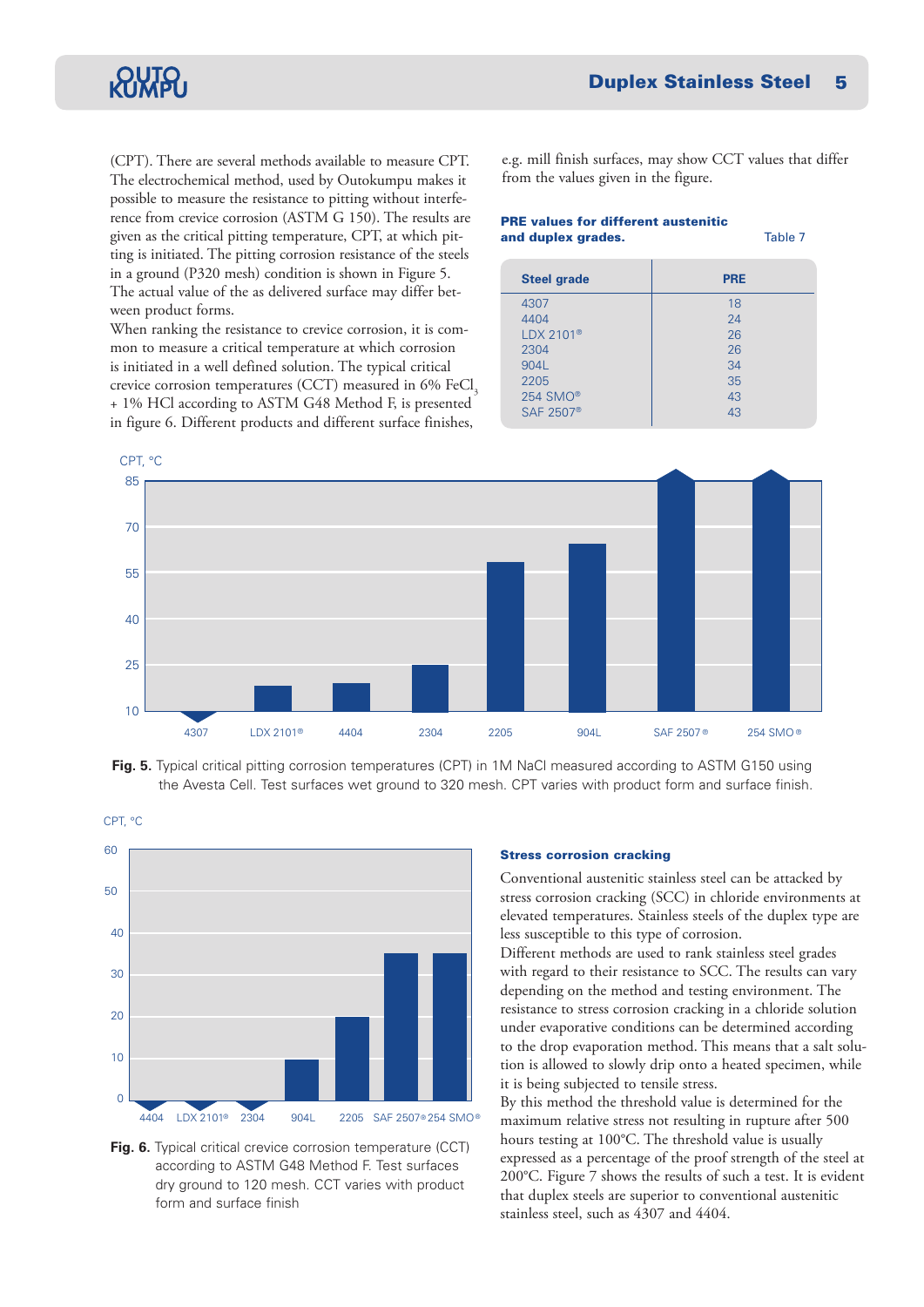Applied stress at rupture in % of  $R_{p0.2}$  at 200°C



**Fig. 7.** Typical threshold stresses determined using the drop evaporation test.

#### Sulphide induced stress corrosion cracking

In the presence of hydrogen sulphide and chlorides the risk of stress corrosion cracking, at low temperatures, increases. Such environments can exist, for example, in boreholes for oil and gas wells. Duplex grades, such as 2205 and SAF 2507® have demonstrated good resistance, while 13% chromium steels have shown a tendency towards stress corrosion cracking. However, caution should be observed regarding conditions with high partial pressure of hydrogen sulphide and where the steel is subjected to high internal stress. 2205 and SAF 2507® are both approved materials according to NACE MR0175 "Standard Material Requirements – Metals for Sulfide Stress Cracking and Stress Corrosion Cracking Resistance in Sour Oilfield Environments"

#### Corrosion fatigue

The combination of high mechanical strength and very good resistance to corrosion gives duplex steels a high corrosion fatigue strength. S-N curves for 2205 and 4404 in synthetic seawater are shown in Figure 8. The corrosion fatigue strength of 2205 is considerably higher than that of 4404.

#### Intercrystalline corrosion

Due to the duplex microstructure and low carbon content, these steels have very good resistance to intercrystalline corrosion. The composition of the steel ensures that austenite is reformed in the heat-affected zone after welding. The risk of undesirable precipitation of carbides and nitrides in the grain boundaries is thus minimised.



**Fig. 8.** Corrosion fatigue of stainless steel in synthetic seawater. Rotating bending test, 1500 r/min, with smooth specimens from 15 mm plate.

#### Erosion corrosion

Stainless steel in general offers good resistance to erosion corrosion. Duplex grades are especially good thanks to their combination of high surface hardness and good corrosion resistance. Examples of applications where this is beneficial are systems subjected to particles causing hard wear e.g. pipe systems containing water with sand or salt crystals.

### Galvanic Corrosion

Galvanic corrosion can occur when two dissimilar metals are connected. The noblest material is protected while the less noble material is more severely attacked. As long as the duplex stainless steels are passive they are, in most environments, nobler than other metallic construction materials, meaning that the stainless steel is protected while the corrosion rate of e.g. carbon steel is increased.

Galvanic corrosion does not occur between different grades of stainless steels as long as both grades are passive.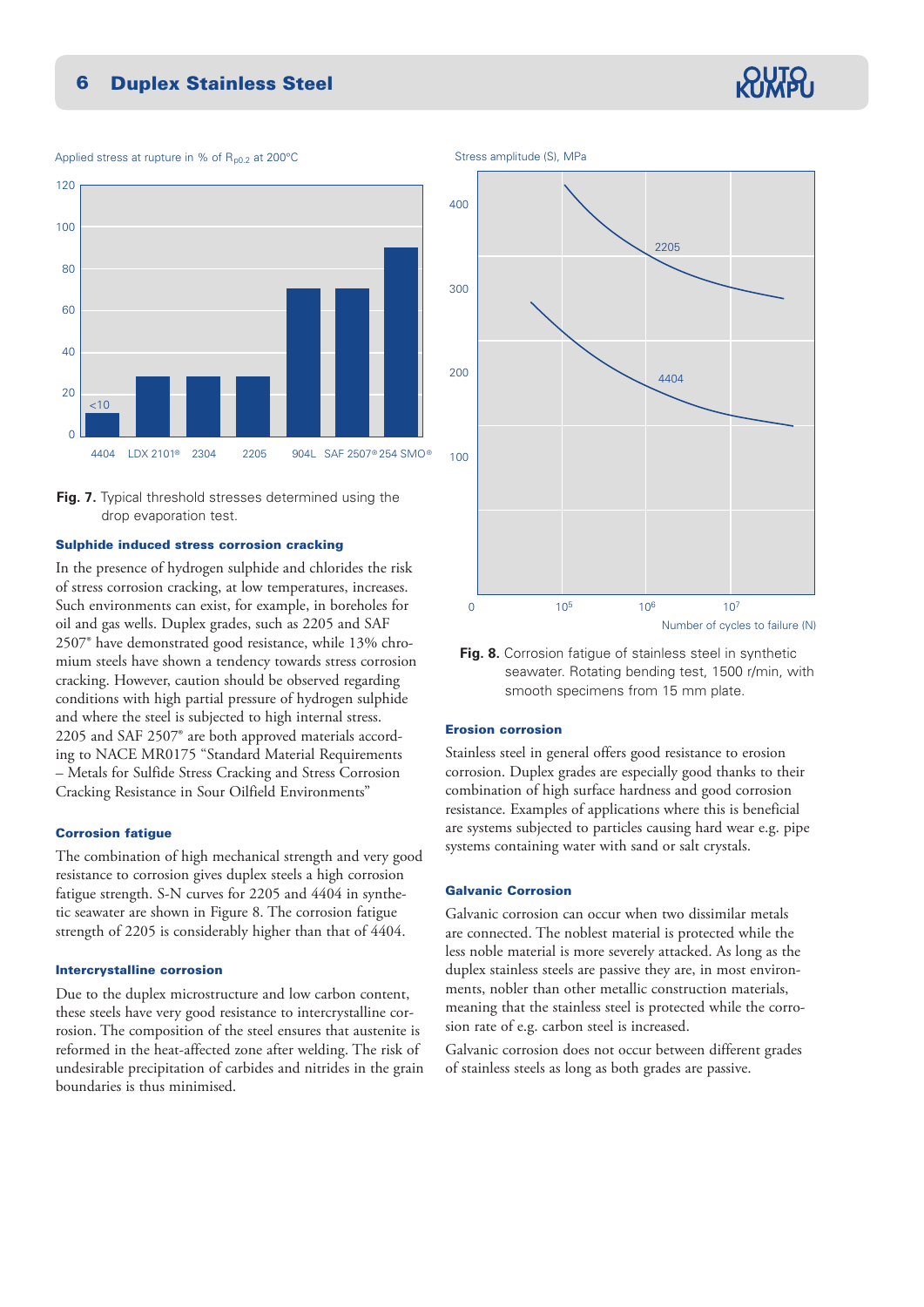# RIMPU

# Fabrication

Duplex steels are suitable for most forming operations used in stainless steel fabrication. However, due to the higher mechanical strength and lower toughness, operations such as deep drawing, stretch forming and spinning are more demanding to perform than with austenitic steel. The high strength of the duplex grades, may cause a relatively high spring back.

#### Hot forming

Hot working is performed at the temperatures illustrated in Table 8. It should, however, be observed that the strength of the duplex materials is low at high temperatures and fabricated components require support during fabriction. Hot working should normally be followed by quench annealing.

#### Cold forming

Due to the high proof strength of duplex material, greater working forces than those required for austenitic steel are usually needed for cold forming of duplex steel. Figures 9 to 11 show diagrams of the work hardening of LDX 2101®, 2304 and 2205 respectively.



**Fig. 9.** Mechanical properties of LDX 2101® after cold working.







**Fig. 11.** Mechanical properties of 2205 after cold working.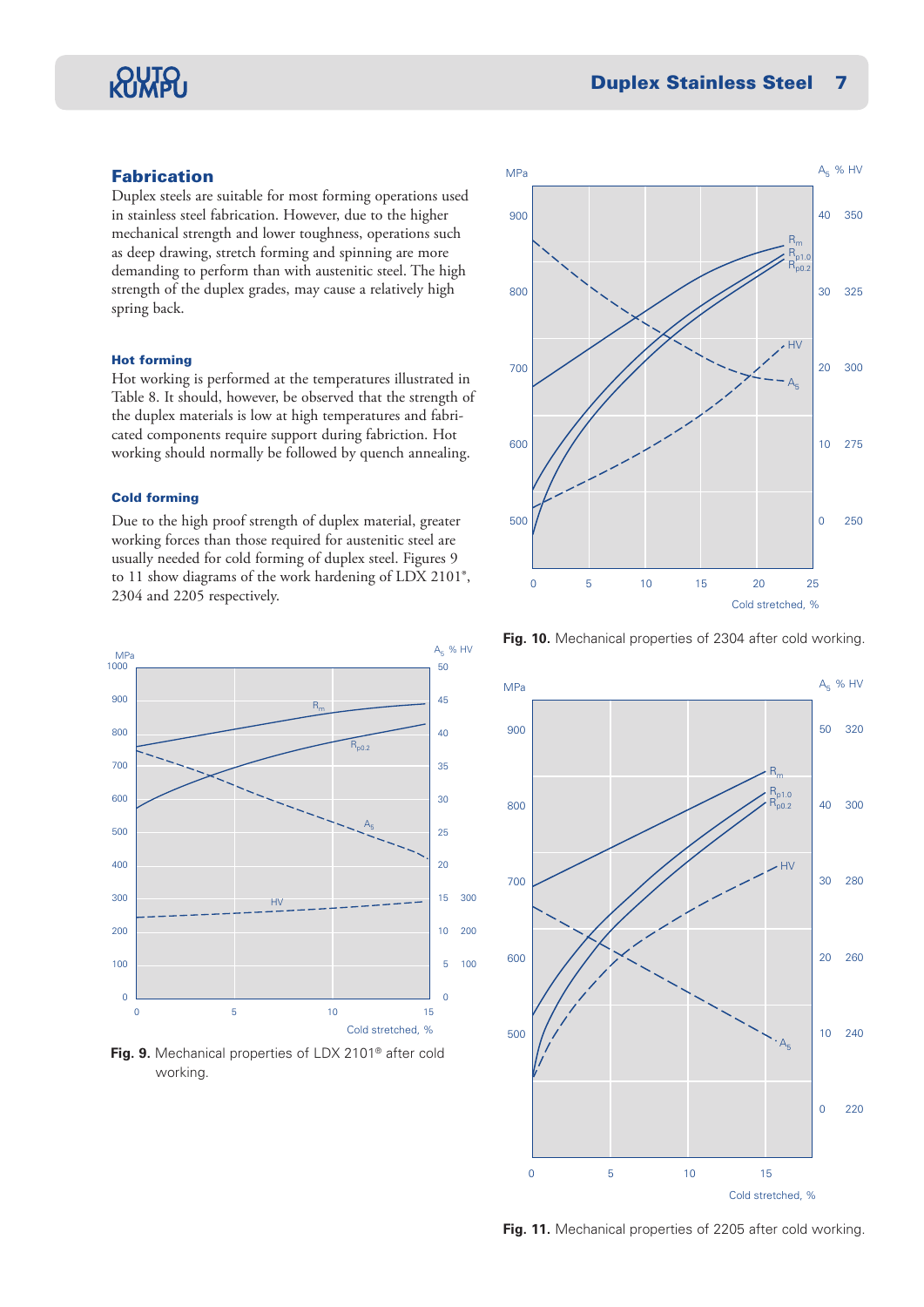

#### Heat treatment

Temperatures suitable for heat treatment are presented in Table 8. The heat treatment should be followed by subsequent rapid cooling in water or air. This treatment applies for both solution annealing and stress relieving. The latter can in special cases be done at 500-550°C. Further information concerning these operations is available from Outokumpu.

| Table 8<br><b>Characteristic temperatures, °C</b> |                             |          |           |                             |  |  |  |
|---------------------------------------------------|-----------------------------|----------|-----------|-----------------------------|--|--|--|
|                                                   | <b>LDX 2101<sup>®</sup></b> | 2304     | 2205      | <b>SAF 2507<sup>®</sup></b> |  |  |  |
| Hot forming                                       | 1100-900                    | 1100-900 | 1150-950  | 1200-1025                   |  |  |  |
| Quench<br>annealing                               | 1020-1080                   | 950-1050 | 1020-1100 | 1040-1120                   |  |  |  |
| Stress relief<br>annealing                        | 1020-1080                   | 950-1050 | 1020-1100 | 1040-1120                   |  |  |  |

See also "Welding"

#### **Machining**

Duplex steels are generally more demanding to machine than conventional austenitic stainless steel such as 4404, due to the higher hardness. However LDX 2101® has shown excellent machining properties.

 The machinability can be illustrated by a machinability index, as illustrated in Figure 12. This index, which increases with improved machinability, is based on a combination of test data from several different machining operations. It provides a good description of machinability in relation to 4404. Note, however, that the machinability index does not describe the relative performance between high-speed steel and carbide tools. For further information contact Outokumpu.



**Fig. 12.** Machinability index for duplex and some other stainless steels.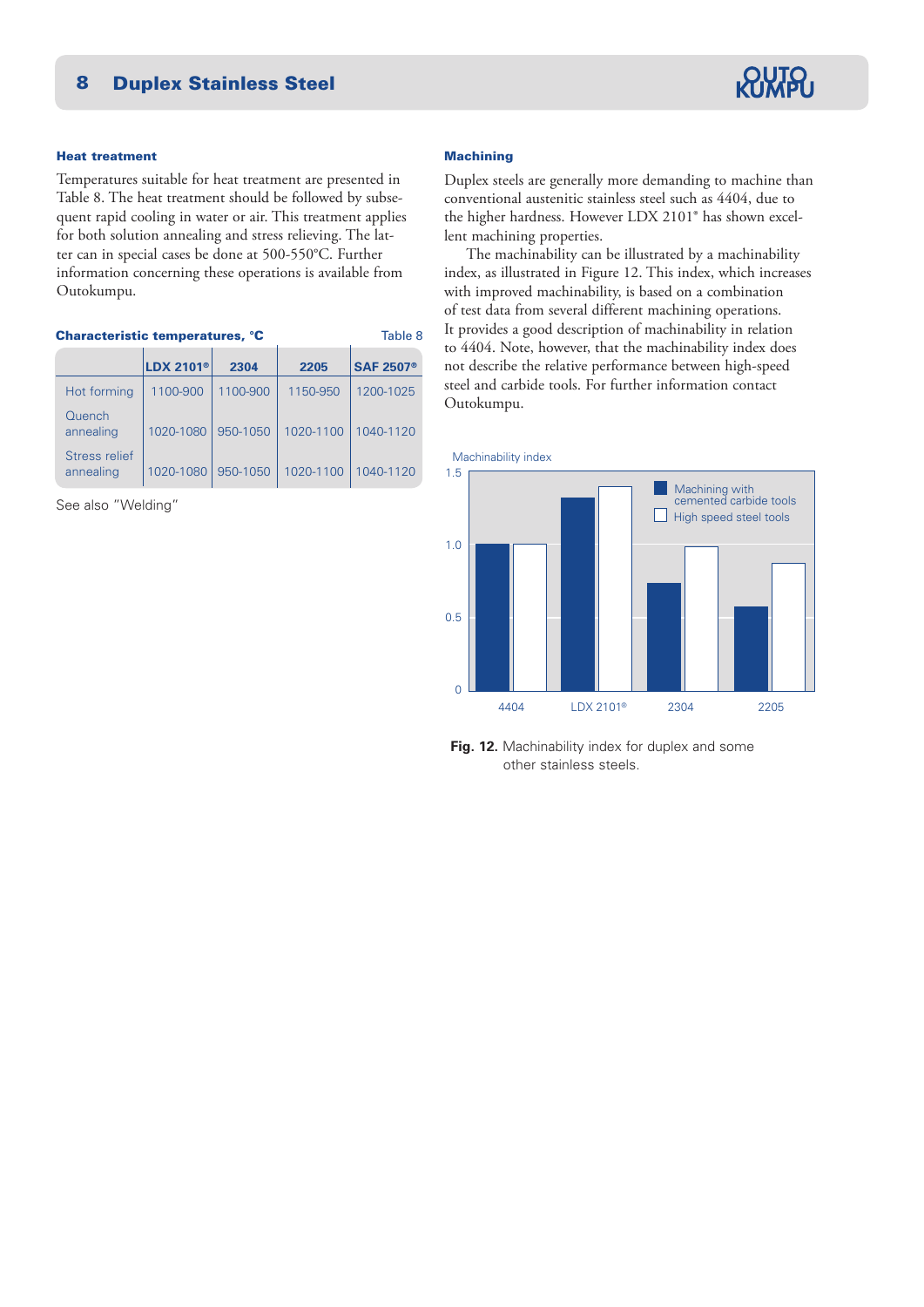# **RIVA**

## **Welding**

Duplex steels generally have good weldability and can be welded using most of the welding methods used for austenitic stainless steel:

- Shielded metal arc welding (SMAW)
- Gas tungsten arc welding TIG (GTAW)
- Gas metal arc welding MIG (GMAW)
- Flux-cored arc welding (FCW)
- Plasma arc welding (PAW)
- Submerged arc welding (SAW)
- Others; laser, resistance welding, high frequence welding

Due to the balanced composition, the heat-affected zone obtains a sufficiently high content of austenite to maintain a good resistance to localised corrosion.The individual duplex steels have slightly different welding characteristics. For more detailed information regarding the welding of individual grades, contact Outokumpu. The following general instructions should be followed:

- The material should be welded without preheating.
- The material should be allowed to cool between passes, preferably to below 150°C.
- To obtain good weld metal properties in as welded condition, filler material shall be used. For LDX 2101® reasonably good properties can be obtained also without filler.
- The recommended arc energy should be kept within certain limits to achieve a good balance between ferrite and austenite in the weld. The heat input should be adapted to the steel grade and be adjusted in proportion to the thickness of the material to be welded.
- Post-weld annealing after welding with filler is not necessary. In cases where heat treatment is considered, e.g., for stress relieving, it should be carried out in accordance with the temperatures stated in Table 8, but with the minimum temperature increased with 30-50°C to secure full dissolution of intermetallic phase in the the weld metal.
- To ensure optimum pitting resistance when using GTAW and PAW methods, an addition of nitrogen in the shielding/purging gas is recommended.

#### Post Fabrication treatment

In order to restore the stainless steel surface and achieve good corrosion resistance after fabrication, it is often necessary to perform a post fabrication treatment.

There are different methods available, both mechanical methods such as brushing, blasting and grinding and chemical methods, e.g. pickling. Which method to apply depend on what consequences the fabrication caused, i.e. what type of imperfections to be removed, but also on requirements with regard to corrosion resistance, hygienic demands and aesthetic appearance. For more information contact Outokumpu.

| <b>Product form</b>              | <b>ISO</b>             |      |                | <b>Typical composition, %</b> |           |      | <b>Ferrite</b> |
|----------------------------------|------------------------|------|----------------|-------------------------------|-----------|------|----------------|
|                                  | <b>Designation</b>     | C    | $\mathbf{C}$ r | <b>Ni</b>                     | <b>Mo</b> | N    | <b>FNA</b>     |
| Welding of LDX 2101 <sup>®</sup> |                        |      |                |                               |           |      |                |
| Covered electrode                | $LDX 2101^{\circ\ast}$ | 0.04 | 23.5           | 7.0                           | 0.3       | 0.14 | 35             |
| Solid wire (MIG, TIG, SAW)       | $LDX 2101^{\circ\ast}$ | 0.03 | 23.0           | 7.0                           | 0.3       | 0.14 | 40             |
| Flux cored wire                  | LDX 2101 <sup>®*</sup> | 0.03 | 24.0           | 9.0                           | 0.6       | 0.14 | 35             |
| <b>Welding of SAF 2304</b>       |                        |      |                |                               |           |      |                |
| Covered electrodes               | 2304*                  | 0.02 | 24.5           | 9.0                           | 0.2       | 0.12 | 30             |
| Solid wire                       | $2304*$                | 0.02 | 23.5           | 7.5                           | < 0.5     | 0.14 | 40             |
| Flux cored wire                  | 2304*                  | 0.03 | 24.5           | 9.0                           | 0.2       | 0.12 | 35             |
| <b>Welding of 2205</b>           |                        |      |                |                               |           |      |                |
| Covered electrodes (ISO 3581)    | 2293NLR                | 0.02 | 23.0           | 9.5                           | 3.0       | 0.15 | 30             |
| Solid wire (ISO14343)            | 2293NL                 | 0.02 | 23.0           | 8.5                           | 3.1       | 0.17 | 45             |
| Flux cored wire (ISO 17633)      | 2293NL                 | 0.03 | 23.0           | 9.0                           | 3.2       | 0.13 | 45             |
| Welding of SAF 2507 <sup>®</sup> |                        |      |                |                               |           |      |                |
| Covered electrode (ISO 3581)     | 2594NLR                | 0.03 | 25.5           | 10.0                          | 3.6       | 0.23 | 30             |
| Solid wire (ISO 14343)           | 2594NL                 | 0.02 | 25.0           | 9.5                           | 4.0       | 0.25 | 35             |

### **Welding consumables** Table 9

\* Avesta Welding Designation. Filler for 2205 can be used for most applications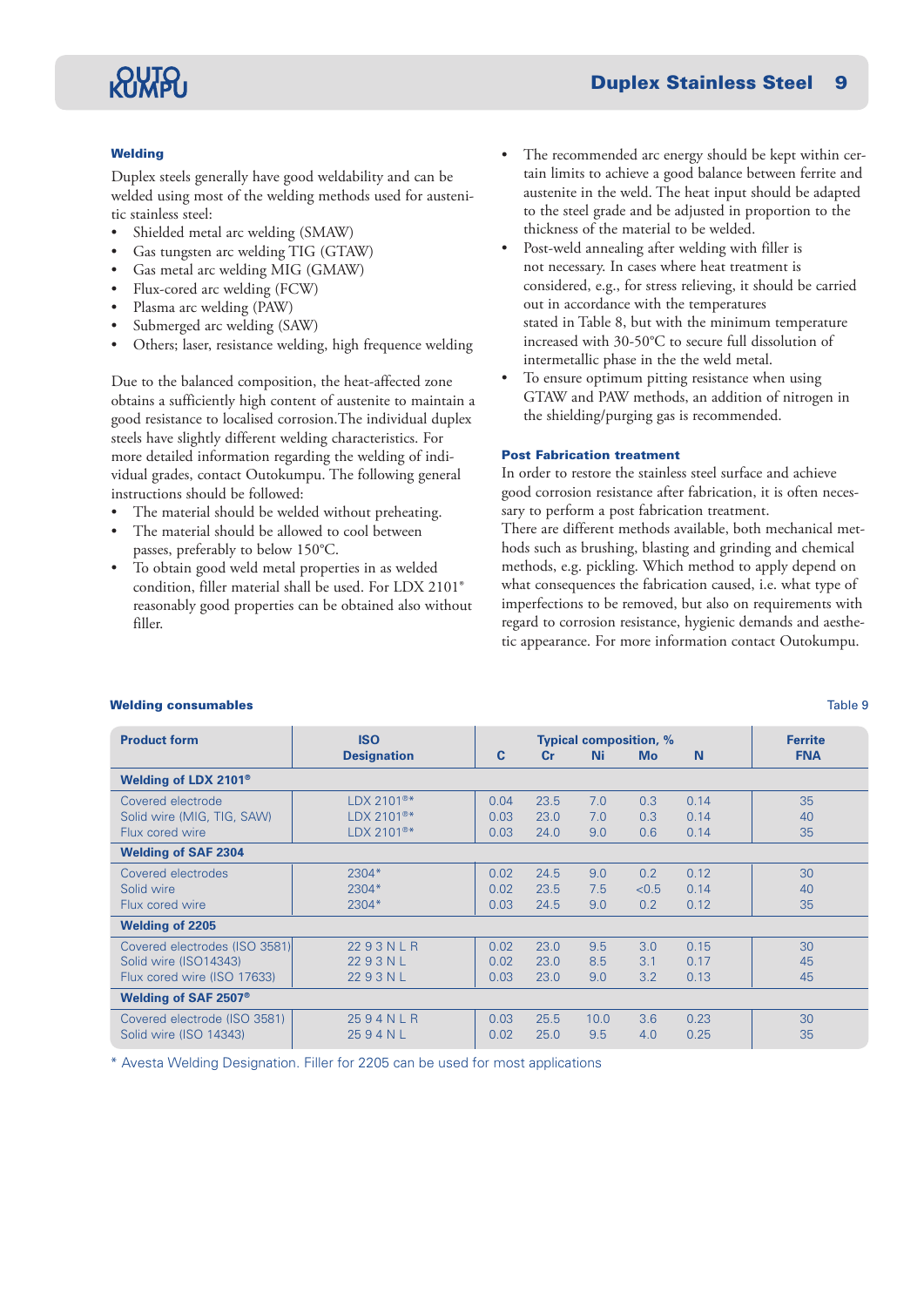# **Products** Table 10

Norsok M-CR 630, MDS D45

| Hot rolled plate, sheet and strip | Dimensions according to Outokumpu product program. |
|-----------------------------------|----------------------------------------------------|
| Cold rolled sheet and strip       | Dimensions according to Outokumpu product program. |
| Bars and forging                  | Dimensions according to Outokumpu product program. |
| Tube, Pipe and Fittings           | Dimensions according to Outokumpu product program. |

See also www.outokumpu.com/prodprog

EN 10028-7 Flat products for pressure purposes – Stainless steels

NACE MR0175 Sulphide stress cracking resistant material for oil field equipment

# **Material Standards** Table 11 **Material Standards** Table 11 **Table 11**

|                                | general and construction purposes                                                                  |
|--------------------------------|----------------------------------------------------------------------------------------------------|
| EN 10217-7                     | Welded steel tubes for pressure purposes – Stainless steel tubes                                   |
| EN 10272                       | Stainless steel bars for pressure purposes                                                         |
| EN 10296-2                     | Welded circular steel tubes for mechanical and general engineering purposes - Stanless Steel tubes |
| <b>ASTM A182 / ASME SA-182</b> | Forged or rolled alloy-steel pipe flanges, forged fittings etc for high temperature service        |
| <b>ASTM A240 / ASME SA-240</b> | Heat-resisting Cr and Cr-Ni stainless steel plate/sheet/strip for pressure purposes                |
| ASTM A276                      | Stainless and heat-resisting steel bars/shapes                                                     |
| <b>ASTM A479 / ASME SA-479</b> | Stainless steel bars for boilers and other pressure vessels                                        |
| <b>ASTM A789 / ASME SA-789</b> | Seamless and welded duplex stainless steel tubing for general purposes                             |
| ASTM A790 / ASME SA-790        | Seamless and welded duplex stainless steel pipe                                                    |
| <b>ASTM A815 / ASME SA-815</b> | Wrought ferritic, duplex, martensitic stainless steel piping fittings                              |
| <b>ASTM A928</b>               | Duplex stainless steel pipe welded with addition of filler metal                                   |
| VdTUV WB 418                   | Ferritisch-austenitischer Walz- und Schmiedestahl, 1.4462                                          |
| VdTUV WB 496                   | Ferritisch-austenitischer Walz- und Schmiedestahl, 1.4362                                          |
| VdTÜV 508                      | Ferritisch-austenitischer Walz- und Schmiedestahl, 1.4410                                          |

EN 10088-2 Stainless steels – Corrosion resisting sheet/plate/strip for general and construction purposes EN 10088-3 Stainless steels – Corrosion resisting semi-finished products/bars/rods/wire/sections for

ASME Boiler and Pressure | 21Cr-5Mn-1.5Ni-Cu-N (UNS S32101), Austenitic-Ferritic Duplex Stainless Steel Vessel Code Case 2418 | Section VIII, Division 1

Outokumpu 2205 corresponds in American Standards to two different steel designations; UNS S31803 and UNS S32205. The latter has closer tolerance limits for some alloying elements to further optimise properties such as corrosion resistance and strength, the properties described in this datasheet corresponds to UNS S32205.

SAF 2507® is a trademark owned by Sandvik AB

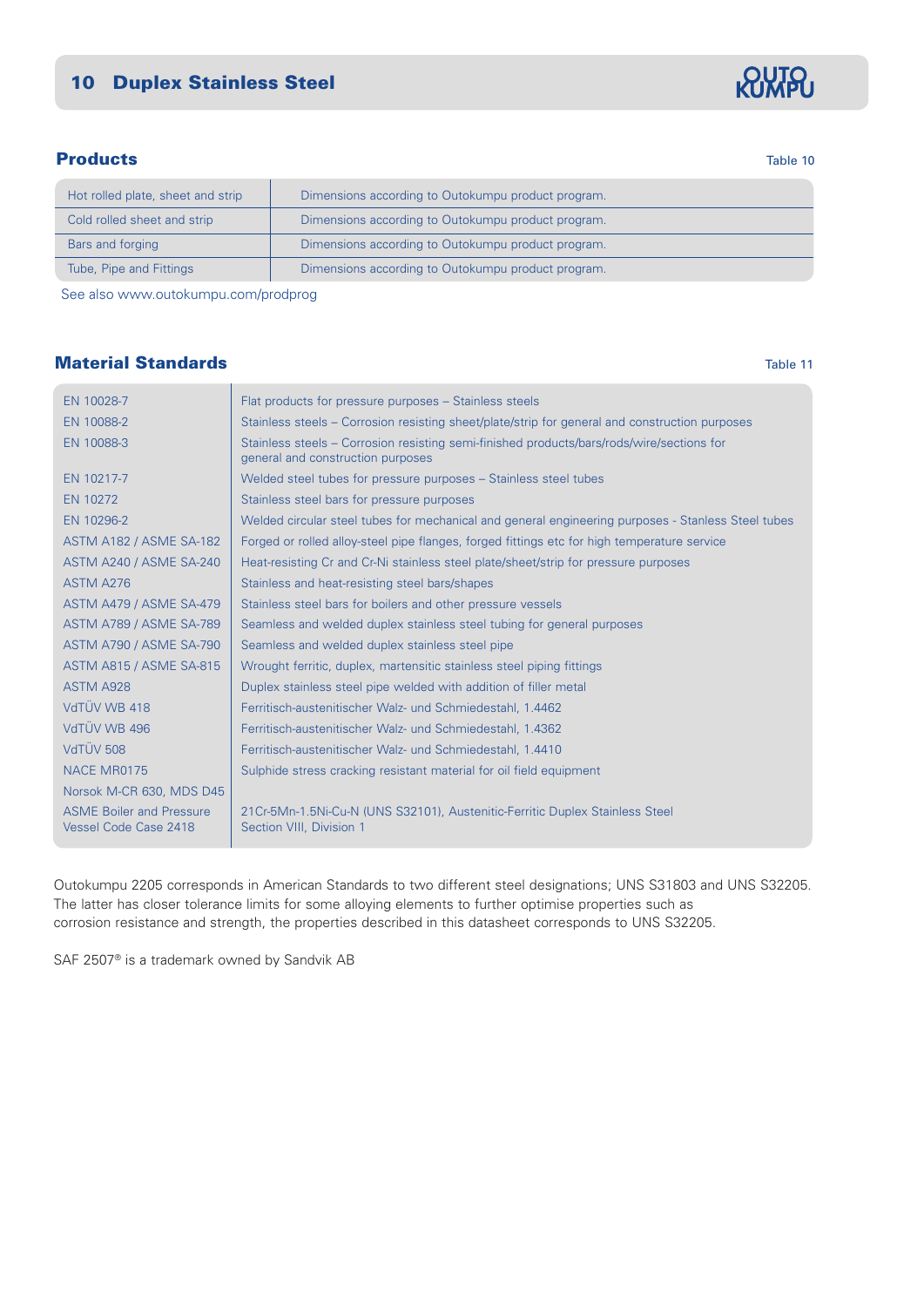

*Information given in this brochure may be subject to alterations without notice. Care has been taken to ensure that the contents of this publication are accurate but Outokumpu and its affiliated companies do not accept responsibility for errors or for information which is found to be misleading. Suggestions for or descriptions of the end use or application of products or methods of working are for information only and Outokumpu and its affiliated companies accept no liability in respect thereof. Before using products supplied or manufactured by the company the customer should satisfy himself of their suitability.*